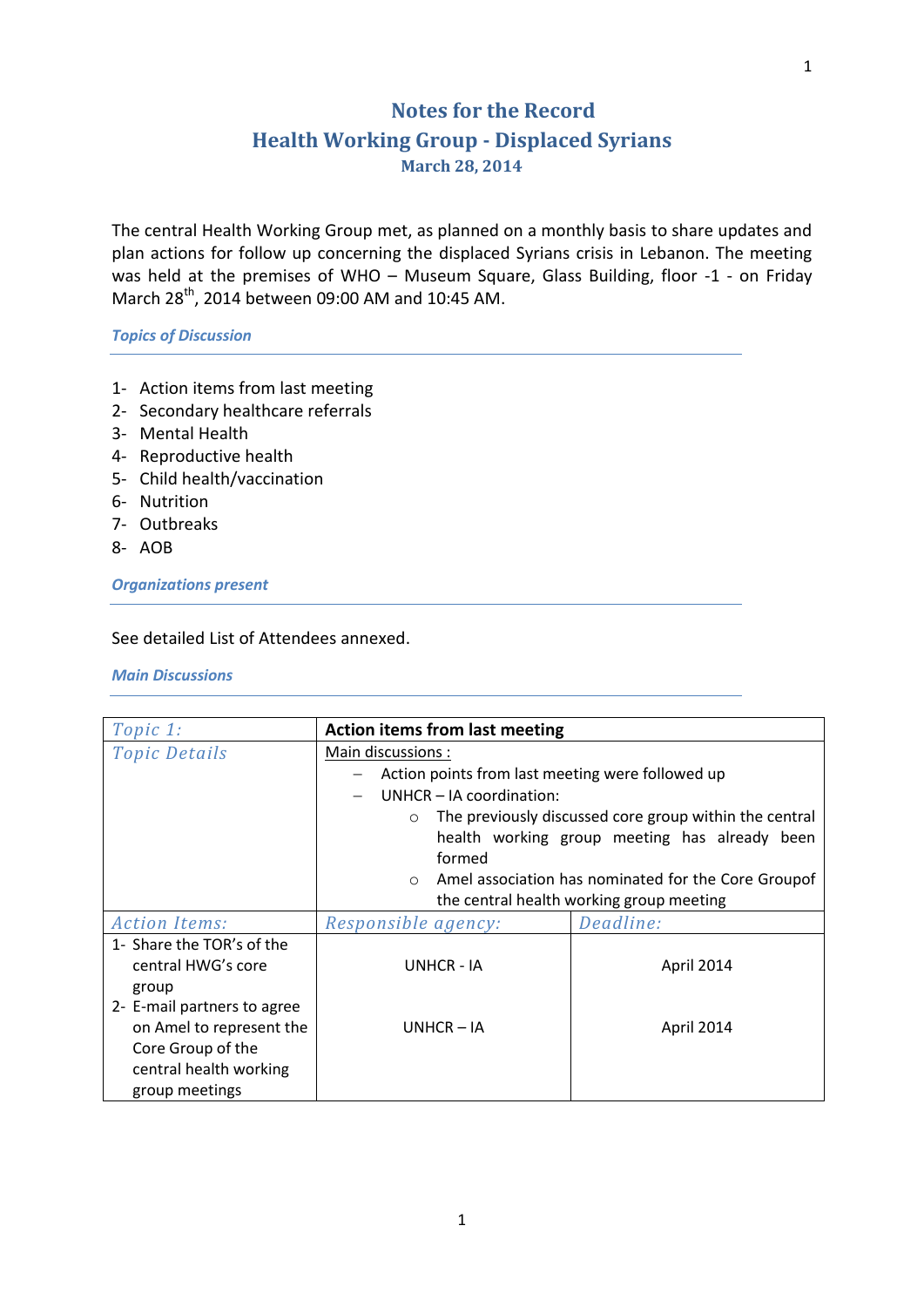| Topic 2:             | <b>Secondary Healthcare Referrals</b>                              |  |
|----------------------|--------------------------------------------------------------------|--|
| <b>Topic Details</b> | Main discussions :                                                 |  |
|                      | GlobeMed Lebanon (GML):                                            |  |
|                      | GML has office hubs at Hariri Hospital, Bekaa<br>$\circ$           |  |
|                      | Hospital, and as of April 1 <sup>st</sup> , in Islamic Hospital in |  |
|                      | Tripoli                                                            |  |
|                      | <b>GML</b> statistics:<br>$\circ$                                  |  |
|                      | Jan - Feb 2014: 4184 admissions;<br>٠                              |  |
|                      | in January, 1443 deliveries (both NVD and C-<br>п<br>section);     |  |
|                      | GML receives calls from referring NGOs and<br>٠                    |  |
|                      | PHCS. The most common NGOs referring to                            |  |
|                      | GML are Makhzoumi Foundation, Caritas,                             |  |
|                      | IMC, and MSF                                                       |  |
|                      | GML sharing reports on admitted cases, rejected<br>$\circ$         |  |
|                      | cases, and mortality rate with UNHCR on a monthly                  |  |
|                      | basis                                                              |  |
|                      | Process of payment to GML: GML receives bills from<br>$\circ$      |  |
|                      | the hospital 10 days after the end of each month;                  |  |
|                      | GML audits the bills for 10 other days, after which the            |  |
|                      | bills are sent to UNHCR for final verification and                 |  |
|                      | approval. The whole process between discharge and                  |  |
|                      | reimbursement takes around 45 days.                                |  |
|                      | IMC: concern with delays in payments for mental health             |  |
|                      | conditions                                                         |  |
|                      | UNHCR IA coordinator: UNHCR to be contacted with any               |  |
|                      | concern faced with GML                                             |  |
|                      | Recommendations:                                                   |  |
|                      | WHO: expresses the importance of sharing mortality and             |  |
|                      | morbidity data from GML/UNHCR to help improve decision             |  |
|                      | making processes, especially now that the core group exists        |  |

| Topic 3:             | <b>Mental health (MH)</b>                                                                                                                                                                                                           |
|----------------------|-------------------------------------------------------------------------------------------------------------------------------------------------------------------------------------------------------------------------------------|
| <b>Topic Details</b> | Main discussions:                                                                                                                                                                                                                   |
|                      | MoPH Mental Health program - Dr. Rabih Chammay:<br>$-$                                                                                                                                                                              |
|                      | An MH unit is established at the MoPH under the<br>$\bigcirc$<br>umbrella of the PHC program, and it will be<br>overseeing the mhGAP expansion, utilization of<br>mental health services, and other mental health<br>related issues |
|                      | The MH task force has also been formed, it meets on<br>$\circ$<br>a monthly basis, and its TORs have already been<br>developed                                                                                                      |
|                      | Coordination activities shall also be undertaken,<br>$\circ$<br>especially with sectors such as Education, SGBV, and<br>protection to ensure the alignment of all relevant<br>activities                                            |
|                      | The program has a wider umbrella than the MHPSS<br>O                                                                                                                                                                                |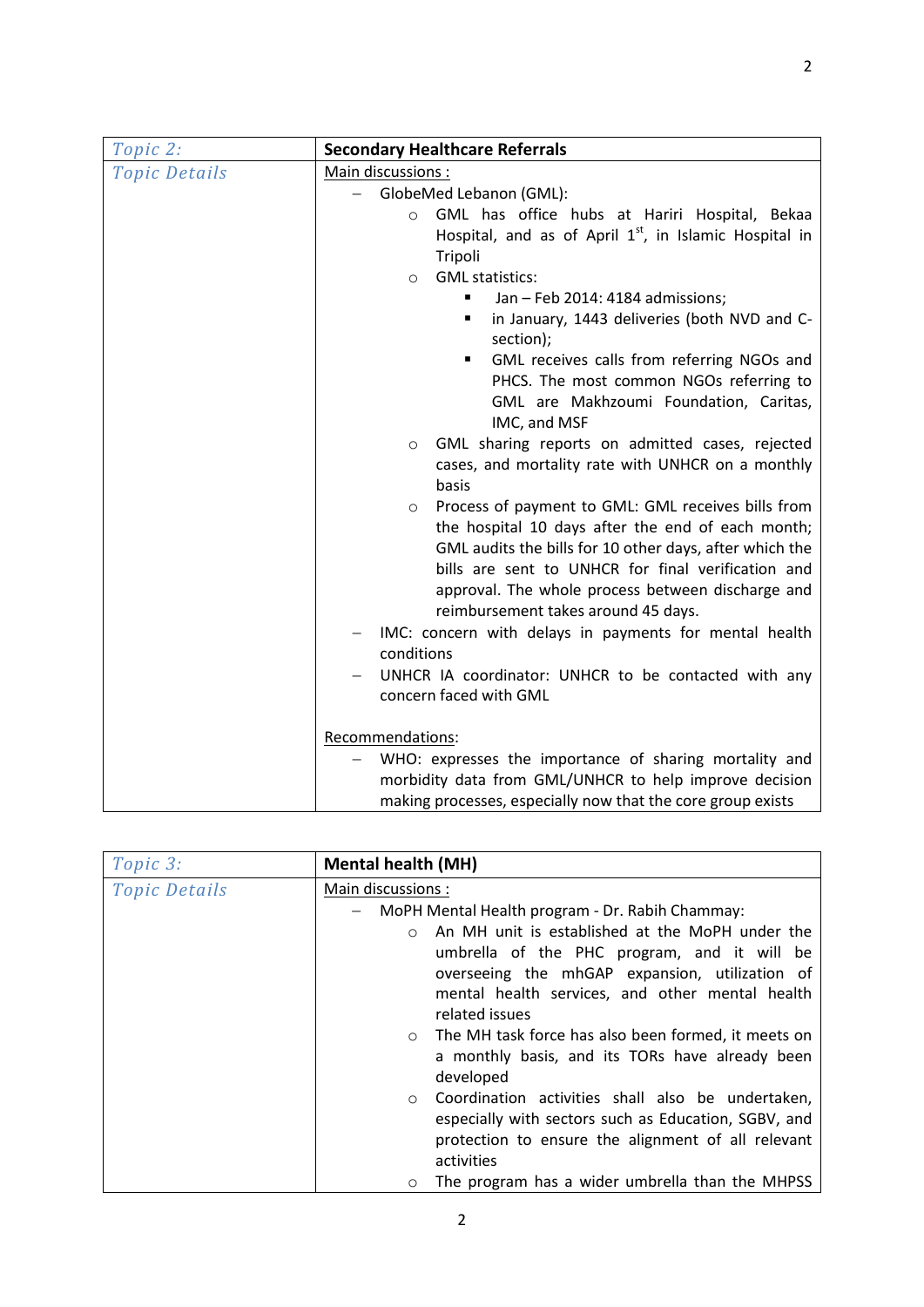|                                        |                     | eventually in the future       | task force (i.e. monitoring and evaluation, capacity<br>building, policy, legislation, research, etc.) to expand |
|----------------------------------------|---------------------|--------------------------------|------------------------------------------------------------------------------------------------------------------|
|                                        | WHO:                |                                |                                                                                                                  |
|                                        | $\circ$             |                                | Plans to continue with the expansion of mhGAP soon                                                               |
|                                        | $\circ$             |                                | 40 centers (out of 180) will receive advanced training                                                           |
|                                        |                     |                                | on mhGAP. These "excellence centers" will be closely                                                             |
|                                        |                     |                                | monitored for piloting patterns of MH conditions)                                                                |
|                                        | $\circ$             |                                | Sensitization workshop will start after Easter                                                                   |
| <b>Action Items:</b>                   | Responsible agency: |                                | Deadline:                                                                                                        |
| mental health task<br>Share            |                     |                                |                                                                                                                  |
| with<br>force<br><b>TORS</b><br>health |                     | <b>MoPH Mental Health Unit</b> | <b>April 2014</b>                                                                                                |
| partners                               |                     |                                |                                                                                                                  |

| Topic 4:                             |           | <b>Reproductive health (RH)</b>                                                                                    |                                                                                                                                                                                                                                                                                                                                                                                                                                                                                                     |
|--------------------------------------|-----------|--------------------------------------------------------------------------------------------------------------------|-----------------------------------------------------------------------------------------------------------------------------------------------------------------------------------------------------------------------------------------------------------------------------------------------------------------------------------------------------------------------------------------------------------------------------------------------------------------------------------------------------|
| <b>Topic Details</b>                 |           | Main discussions:<br>UNFPA:<br>$\circ$<br>an MoPH distribution plan<br>$\circ$<br>counseling<br>$\circ$<br>$\circ$ | Ongoing distribution of RH kits to PHCs that are not<br>affiliated with the MoPH, and will soon come up with<br>Planning several activities of family planning and<br>A medical doctor was trained to become a trainer on<br>"clinical management of rape" (CMR) through a<br>regional UNFPA training session. This will help<br>increase the availability of CMR trainers in Lebanon<br>The next reproductive health sub-working group<br>meeting is to take place on April 7 <sup>th</sup> , 2014 |
| <b>Action Items:</b>                 |           | Responsible agency:                                                                                                | Deadline:                                                                                                                                                                                                                                                                                                                                                                                                                                                                                           |
| Share<br>Youth<br>assessment results | <b>RH</b> | <b>UNFPA</b>                                                                                                       | April 2014                                                                                                                                                                                                                                                                                                                                                                                                                                                                                          |

| Topic 5:             | Child health and vaccination                                                                                                                                                                                                                                                                       |
|----------------------|----------------------------------------------------------------------------------------------------------------------------------------------------------------------------------------------------------------------------------------------------------------------------------------------------|
| <b>Topic Details</b> | Main discussions:                                                                                                                                                                                                                                                                                  |
|                      | $MOPH - PHC$ :                                                                                                                                                                                                                                                                                     |
|                      | With the support of WHO and UNICEF, and in close<br>$\circ$<br>collaboration with the Lebanese Order of Physicians,<br>and the Lebanese Pediatric Society, the MoPH has<br>vaccinated 600,000 children against polio during the<br>national vaccination campaign which took place in<br>march 2014 |
|                      | This campaign was done mainly though schools, PHCs,<br>$\circ$<br>and private clinics, however, door $-$ to door vaccines<br>were delivered in regions where lack of coverage<br>from previous campaigns were detected                                                                             |
|                      | The upcoming national vaccination campaign in April<br>$\circ$                                                                                                                                                                                                                                     |
|                      | 2014, will deliver OPV to children $0 - 5$ years old, and                                                                                                                                                                                                                                          |
|                      | MR + Vitamin A to children between 9 months and 18                                                                                                                                                                                                                                                 |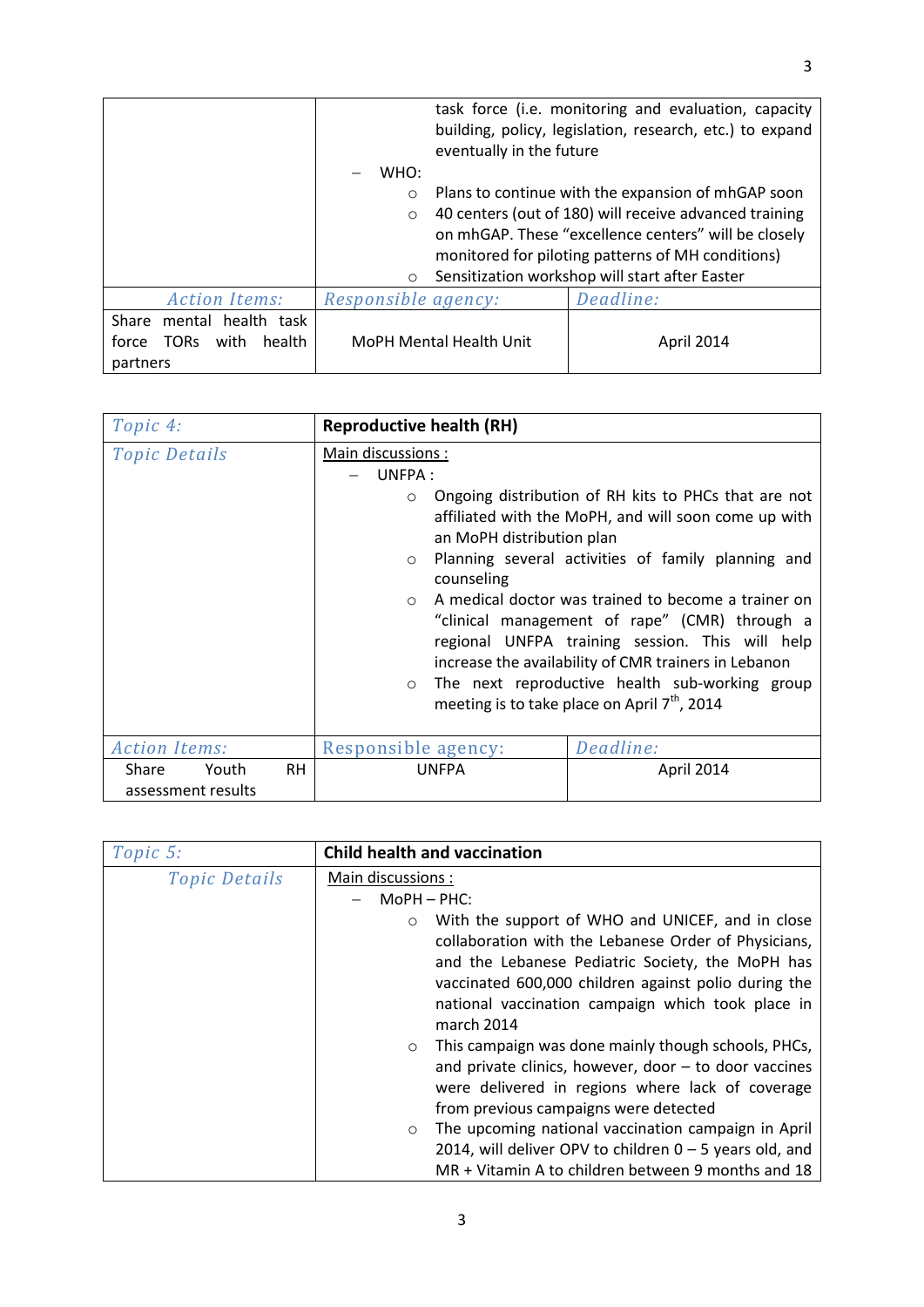|                                                                                  | years old                                                                                                                                                                                         |                                                                                                                                                                                                                                                                                                                                                                                                                                                                                                                                                                                                                                                                                                                                                                                                                                                                                                                                                                                                                                                                                                         |
|----------------------------------------------------------------------------------|---------------------------------------------------------------------------------------------------------------------------------------------------------------------------------------------------|---------------------------------------------------------------------------------------------------------------------------------------------------------------------------------------------------------------------------------------------------------------------------------------------------------------------------------------------------------------------------------------------------------------------------------------------------------------------------------------------------------------------------------------------------------------------------------------------------------------------------------------------------------------------------------------------------------------------------------------------------------------------------------------------------------------------------------------------------------------------------------------------------------------------------------------------------------------------------------------------------------------------------------------------------------------------------------------------------------|
|                                                                                  | WHO:<br>$\circ$<br>financial support of UNICEF<br>$\circ$<br>vaccination campaign, especially in ITSs,<br>vaccination campaigns<br>from PHCs for vaccination during campaigns<br>Recommendations: | The national EPI committee has been discussing about<br>revisions that are to be introduced to the national<br>vaccination calendar. These discussions include<br>keeping the measles vaccine at 9 months of age, and<br>introducing pneumococcal and hepatitis A vaccines.<br>The introduction of these vaccines will be done by the<br>Highlights of results of the cluster vaccination survey:<br>Good coverage of oral polio vaccine<br>Poor coverage of measles vaccine<br>Issues regarding the dissemination of information, on the<br>IMC: inquiry about the possibility of the introduction of<br>chickenpox vaccine, due to the increase of the number of<br>cases seen. WHO clarified that this has been discussed with<br>the EPI committee, however no decision has been taken<br>UNHCR: expresses the possibility of sending SMS for health<br>information regarding vaccination and states that it is<br>important to also promote routine vaccination, and not just<br>IOM: raised concerns regarding the vaccination fees required<br>WHO recommends that NGOs report to the MoPH about |
|                                                                                  |                                                                                                                                                                                                   | PHCs that charge vaccination fees, however it states that it                                                                                                                                                                                                                                                                                                                                                                                                                                                                                                                                                                                                                                                                                                                                                                                                                                                                                                                                                                                                                                            |
|                                                                                  |                                                                                                                                                                                                   | may be difficult to have the government waive all vaccination                                                                                                                                                                                                                                                                                                                                                                                                                                                                                                                                                                                                                                                                                                                                                                                                                                                                                                                                                                                                                                           |
|                                                                                  | upcoming revision of the RRP6                                                                                                                                                                     | related fees, and this may be needed to account for in the                                                                                                                                                                                                                                                                                                                                                                                                                                                                                                                                                                                                                                                                                                                                                                                                                                                                                                                                                                                                                                              |
| <b>Action Items:</b>                                                             | Responsible agency:                                                                                                                                                                               | Deadline:                                                                                                                                                                                                                                                                                                                                                                                                                                                                                                                                                                                                                                                                                                                                                                                                                                                                                                                                                                                                                                                                                               |
| 1- Share                                                                         |                                                                                                                                                                                                   |                                                                                                                                                                                                                                                                                                                                                                                                                                                                                                                                                                                                                                                                                                                                                                                                                                                                                                                                                                                                                                                                                                         |
| targeted<br>vaccination<br>media<br>coverage of upcoming<br>vaccination campaign | <b>UNICEF</b>                                                                                                                                                                                     | March 2014                                                                                                                                                                                                                                                                                                                                                                                                                                                                                                                                                                                                                                                                                                                                                                                                                                                                                                                                                                                                                                                                                              |
| 2- Share<br>the<br>revised<br>national<br>vaccination<br>calendar                | <b>MoPH</b>                                                                                                                                                                                       | May 2014                                                                                                                                                                                                                                                                                                                                                                                                                                                                                                                                                                                                                                                                                                                                                                                                                                                                                                                                                                                                                                                                                                |

| Topic 6:             | <b>Nutrition</b>                                                     |
|----------------------|----------------------------------------------------------------------|
| <b>Topic Details</b> | Main discussions:                                                    |
|                      | UNICEF: nutrition screening was planned to be done during            |
|                      | the recent vaccination campaign; planning another nutrition          |
|                      | screening campaign in Bekaa in April 2014                            |
|                      | <b>UNHCR IA coordinator:</b>                                         |
|                      | Nutrition Sub Working group is established<br>$\circ$                |
|                      | <b>TORs need finalization</b><br>$\cap$                              |
|                      | Strategy and work plan will be developed in a<br>$\circ$<br>workshop |
|                      |                                                                      |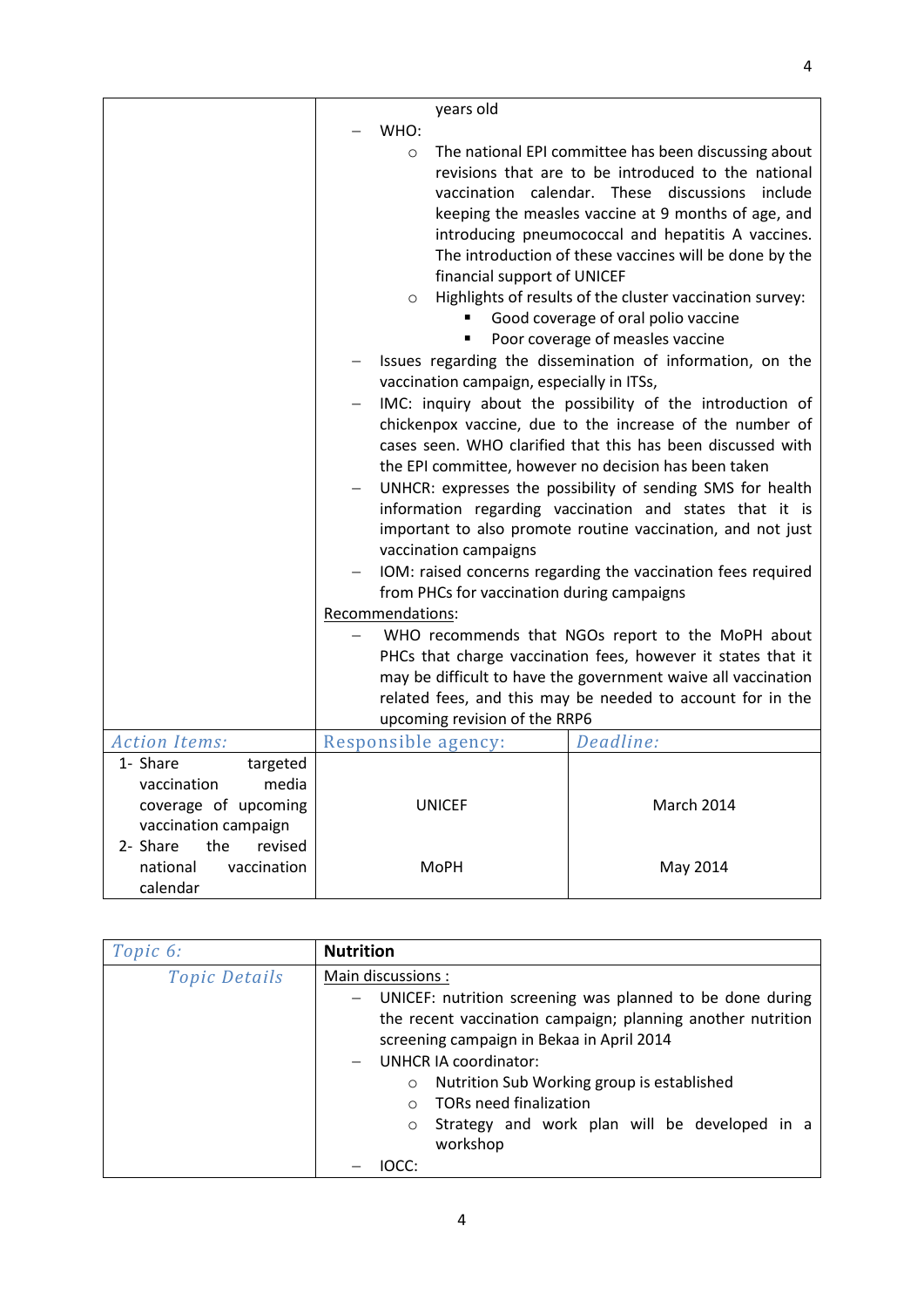|                           | $\circ$<br>$\circ$     | Screening of around 17,000 children <5 years old at<br>ITSs and surrounding households; 230 outpatients<br>and 61 inpatients treated for malnutrition<br>The list of centers activated for management of |
|---------------------------|------------------------|----------------------------------------------------------------------------------------------------------------------------------------------------------------------------------------------------------|
|                           | malnutrition is shared |                                                                                                                                                                                                          |
|                           | $\circ$                | Breastfeeding awareness and counseling provided at                                                                                                                                                       |
|                           | PHCs and in hospitals  |                                                                                                                                                                                                          |
|                           | $\circ$                | Mother support groups established at PHCs                                                                                                                                                                |
|                           |                        |                                                                                                                                                                                                          |
| <b>Action Items:</b>      | Responsible agency:    | Deadline:                                                                                                                                                                                                |
| Provide comments on the   |                        |                                                                                                                                                                                                          |
| TORs of the Nutrition Sub | All partners           | April 2014                                                                                                                                                                                               |
| <b>Working Group</b>      |                        |                                                                                                                                                                                                          |

| Topic 7:             | <b>Outbreaks</b>                                                                                                                                                                                                                                                                                                                                                                                                                                                                                                                                                                                                                                       |
|----------------------|--------------------------------------------------------------------------------------------------------------------------------------------------------------------------------------------------------------------------------------------------------------------------------------------------------------------------------------------------------------------------------------------------------------------------------------------------------------------------------------------------------------------------------------------------------------------------------------------------------------------------------------------------------|
| <b>Topic Details</b> | Main discussions :                                                                                                                                                                                                                                                                                                                                                                                                                                                                                                                                                                                                                                     |
|                      | Polio:                                                                                                                                                                                                                                                                                                                                                                                                                                                                                                                                                                                                                                                 |
|                      | MoPH: A case of suspected Polio was detected and<br>$\circ$<br>discharged in Taanayel, after diagnostic tests proved<br>the case Polio negative<br>MoPH: Active surveillance ongoing in all hospitals,<br>$\circ$<br>and community based surveillance is also on its way<br>for activation through municipalities and ITS focal<br>persons                                                                                                                                                                                                                                                                                                             |
|                      | Measles:                                                                                                                                                                                                                                                                                                                                                                                                                                                                                                                                                                                                                                               |
|                      | MoPH: 87 cases of measles were reported during the<br>$\circ$<br>last week of March 2014, 30 of whom were found to<br>be Syrians                                                                                                                                                                                                                                                                                                                                                                                                                                                                                                                       |
|                      | Tuberculosis:                                                                                                                                                                                                                                                                                                                                                                                                                                                                                                                                                                                                                                          |
|                      | WHO: about 90% Ethiopian and Asian housemaids<br>$\circ$<br>that are diagnosed with TB, are usually started on<br>treatment and are deported soon after. This category<br>constitutes of about 23% of all cases detected in<br>Lebanon<br>WHO: some of the Syrians diagnosed with TB, are<br>$\circ$<br>known cases who have already been started on DOTS,<br>and some are presenting as TB relapse cases, sent to<br>the national TB program for follow up<br>WHO: Discussion with the national TB program are<br>$\circ$<br>ongoing to improve the program's capacity in<br>handling the case-load of TB presenting for treatment<br>and diagnostics |
|                      | Recommendations:                                                                                                                                                                                                                                                                                                                                                                                                                                                                                                                                                                                                                                       |
|                      | WHO: to prevent the further increase in the number of<br>hepatitis A cases, it is important to focus on awareness, WASH<br>activities, and chlorination of water. It is necessary that health<br>and wash working groups coordinate activities together<br>WHO: it is important to discuss jointly with all interested<br>partners on ways of collaboration towards the improvement<br>of the national TB program's capacity in handling TB cases                                                                                                                                                                                                      |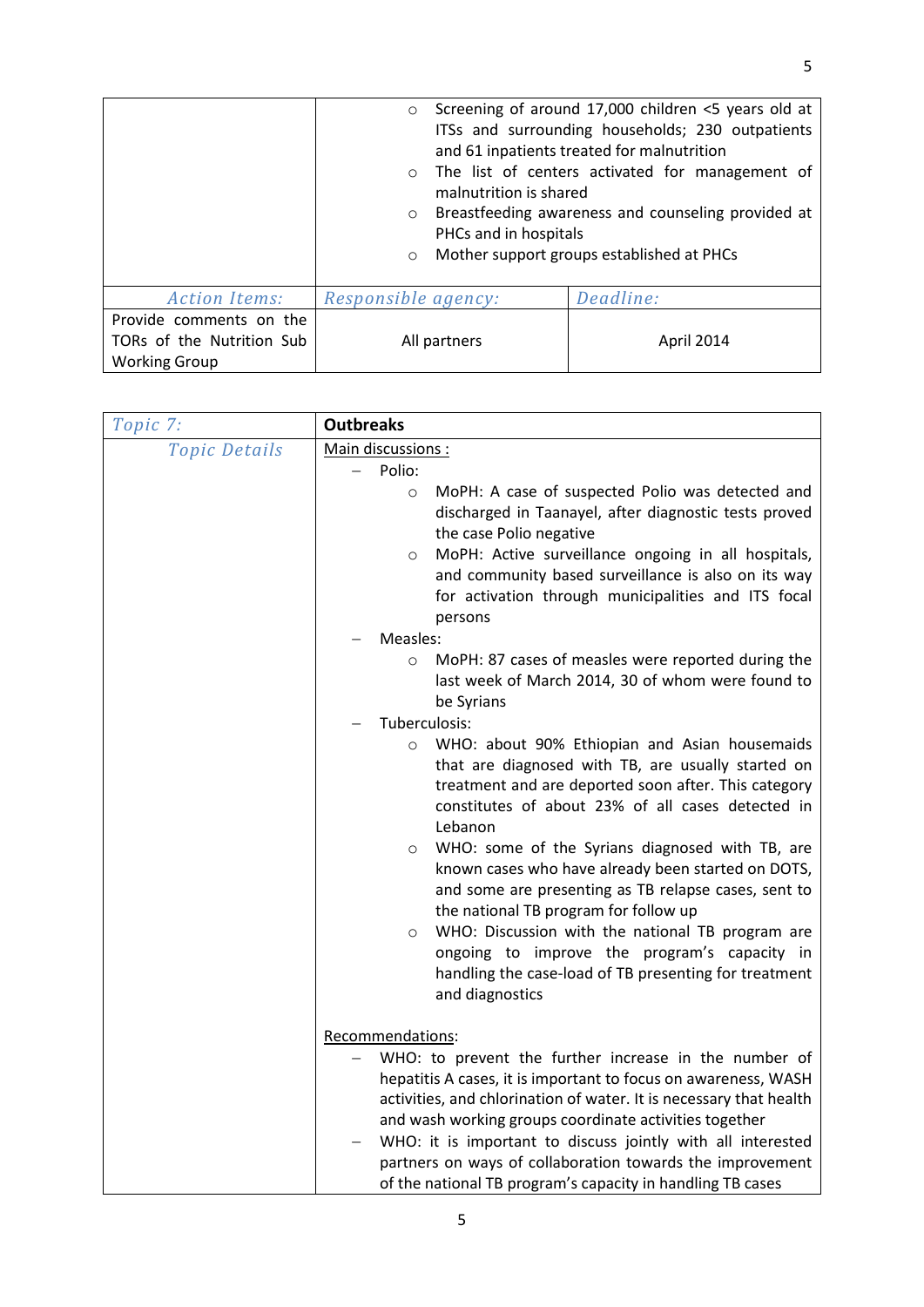| <b>Action Items:</b>         | Responsible agency:           | Deadline:  |
|------------------------------|-------------------------------|------------|
| Core<br>1-<br>to<br>group    |                               |            |
| discuss and recommend        |                               |            |
| on ways to move forward      | <b>Central HWG Core Group</b> | April 2014 |
| with health activities in    |                               |            |
| collaboration with<br>the    |                               |            |
| WASH group                   |                               |            |
| Call for a<br>$2 -$<br>joint |                               |            |
| meeting on increasing the    | <b>WHO</b>                    | April 2014 |
| capacity if the national TB  |                               |            |
| program                      |                               |            |

| Topic 4:                            | <b>AOB</b>                                                                                            |
|-------------------------------------|-------------------------------------------------------------------------------------------------------|
| <b>Topic Details</b>                | Main discussions:                                                                                     |
|                                     | RRP6 mid-term review (UNHCR IA coordinator):                                                          |
|                                     | The core group is to meet to discuss and put forward<br>$\circ$                                       |
|                                     | key dates to submit the RRP6 mid-term review                                                          |
|                                     | The revision shall be "light", and focus on the<br>$\circ$                                            |
|                                     | accomplishments so far, major changes, in addition to                                                 |
|                                     | the revision/ confirmation of priorities                                                              |
|                                     | $4th$ of April is the deadline to submit the $1st$ draft of<br>$\circ$                                |
|                                     | priorities and 10 <sup>th</sup> of April is the deadline to a revised                                 |
|                                     | categorization of activities                                                                          |
|                                     | Confirmation of activities, budgets, and targets will be<br>$\circ$                                   |
|                                     | done web-based using the Activity Info tool                                                           |
|                                     | VaSYR (UNHCR IA coordinator):                                                                         |
|                                     | The second VaSYR survey design and process has<br>$\circ$                                             |
|                                     | started. The methodology is under discussion, and                                                     |
|                                     | comments on the questionnaire are appreciated.<br>Comments shall be gathered by April 4 <sup>th</sup> |
|                                     | The following are the agencies that nominated<br>$\circ$                                              |
|                                     | themselves to participate in the revision activities of                                               |
|                                     | the VaSYR design: UNICEF, IMC, IOCC, WHO, UNHCR,                                                      |
|                                     | and Beyond                                                                                            |
|                                     | Multi Sectorial Needs Assessment (UNHCR IA coordinator):                                              |
|                                     | A draft of MSNA is already out, comments to be<br>$\circ$                                             |
|                                     | shared for a finalized version on April 11 <sup>th</sup>                                              |
|                                     | Activity Info Tool (UNHCR IA coordinator):                                                            |
|                                     | Partners are reminded to report in their activities,<br>$\circ$                                       |
|                                     | through the use of Activity Info Tool on the $7th$ of                                                 |
|                                     | every month                                                                                           |
| <b>Action Items:</b>                | Deadline:<br>Responsible agency:                                                                      |
| Follow up and feed into             |                                                                                                       |
| RRP <sub>6</sub><br>mid-term<br>the | UNHCR IA coordination unit and<br>April 2014                                                          |
| revision, VaSYR, MSNA,              | all involved partner                                                                                  |
| and Activity Info Tool              |                                                                                                       |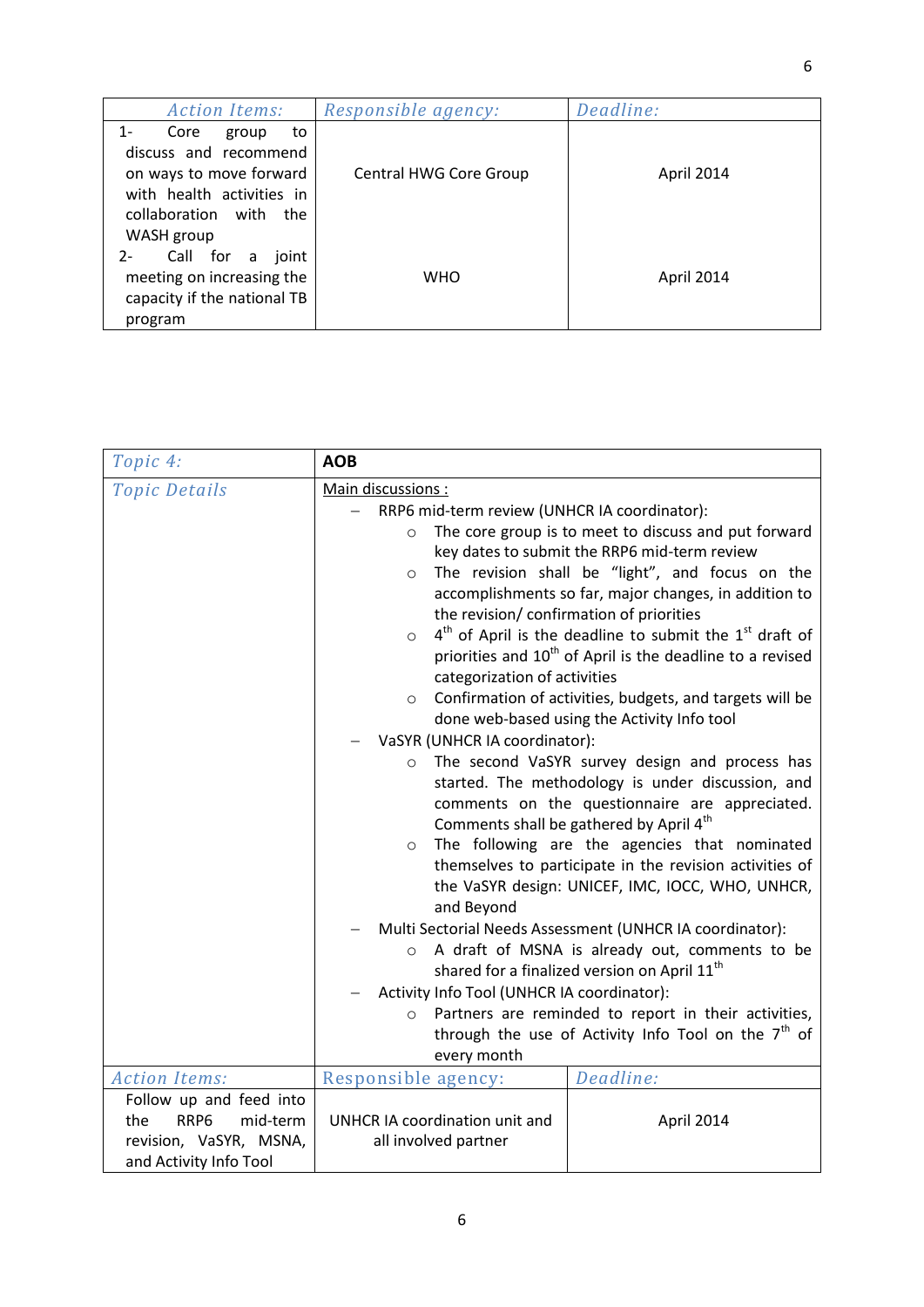## *Annex: List of Attendees*

| Health Working Group - Syrian Displaced              |                                |                        |                                                         |  |  |
|------------------------------------------------------|--------------------------------|------------------------|---------------------------------------------------------|--|--|
| Friday March 28, 2014                                |                                |                        |                                                         |  |  |
| Organization                                         | <b>Name</b>                    | Tel.                   | E-mail                                                  |  |  |
| <b>ACF</b>                                           | Juliette Seguin                | 76-658425              | jseguin@lb.acfspain.org                                 |  |  |
| <b>ADRA Lebanon</b>                                  | <b>Memory Cox</b>              | 78-818932              | memory.cox@adralebanon.org                              |  |  |
| <b>ADRA Middle East</b>                              | Anne-Claire                    | 78-932630              | anneclaire.bremard@adramena.or                          |  |  |
| and North Africa                                     | <b>Bremard</b>                 |                        | g                                                       |  |  |
| <b>CISP</b>                                          | Roberta Zuin                   | 76-973213              | cispleb@cyberia.net.lb<br>robertazuin.cispleb@gmail.com |  |  |
| <b>CLMC</b>                                          | <b>Amal Rahal</b>              | 01-502550 ext<br>117   | arahal@eclmc.org                                        |  |  |
| <b>ICRC</b>                                          | Joelle Clerc Pouliot           | 70-129773              | jclercpouliot@icrc.org                                  |  |  |
| <b>ECHO</b>                                          | Jamale Chedrawi                | 78-958330              | jamale.chedrawi@echofield.eu                            |  |  |
| Foundation for the<br>Social Promotion of<br>culture | Alain Kiwan                    | 03-184828              | alain.fpsc@gmail.com                                    |  |  |
| Globe Med Lebanon                                    | Mazen Khatib                   |                        | melkhatib@globemedlebanon.co<br>m                       |  |  |
| HI                                                   | <b>Fatima Nasser</b><br>Eddine | 79-103991              | rehab.superv.lb@gmail.com                               |  |  |
| HI                                                   | Adeline Binanzer               | 76-320917              | specificneeds.ta.lb@hi-<br>emergency.org                |  |  |
| <b>Heartland Alliance</b>                            | Mariney Ocampo                 | 76-672530              | mocampo@heartlandalliance.org                           |  |  |
| IA Coordination<br><b>UNHCR</b>                      | Frank Tyler                    | 71-911355              | tylerf@unhcr.org                                        |  |  |
| <b>IMC</b>                                           | Jamil Youssef                  | 03-127692              | jyoussef@internationalmedicalcor<br>ps.org              |  |  |
| <b>IMC</b>                                           | Christina Bethke               | 71-059789              | cbethke@internationalmedicalcor<br>ps.org               |  |  |
| <b>IMC</b>                                           | Ibrahim Abou<br>Khalil         | 76-700345              | iakhalil@internationalmedicalcorp<br>s.org              |  |  |
| <b>IMC</b>                                           | Nellie ghusayni                | 03-955168<br>70-408457 | nghusayni@internationalmedicalc<br>orps.org             |  |  |
| <b>IOCC</b>                                          | Dima Ousta                     | 03-899321              | dousta@iocc.org                                         |  |  |
|                                                      | Linda Shaker                   |                        |                                                         |  |  |
| <b>IOCC</b>                                          | Berbari                        | 03-418430              | lberbari@iocc.org                                       |  |  |
| <b>IOM</b>                                           | Kaisa Kontunen                 | 76-777106              | kkontunen@iom.int                                       |  |  |
| <b>IOM</b>                                           | Abdalla Mkanna                 | 76-777103              | amkanna@iom.int                                         |  |  |
| <b>International Alert</b>                           | Ilina Slavova                  | 71-923812              | islavova@international-alert.org                        |  |  |
| Makassed                                             | Dania Hajjali                  | 03-040861              | dania.hajjali@hotmail.com                               |  |  |
| Makassed                                             | Reem Rabah                     | 03-717087              | rabahreem@hotmail.com                                   |  |  |
| Medair                                               | Dr. Boris<br>Mugrditchian      | 70-134894              | healthpm-leb@medair.org                                 |  |  |
| <b>Medical Aid for</b><br>Palestinians (MAP)         | Wafa Dakwar                    | 71-674635              | wafa.dakwar@map-uk.org                                  |  |  |